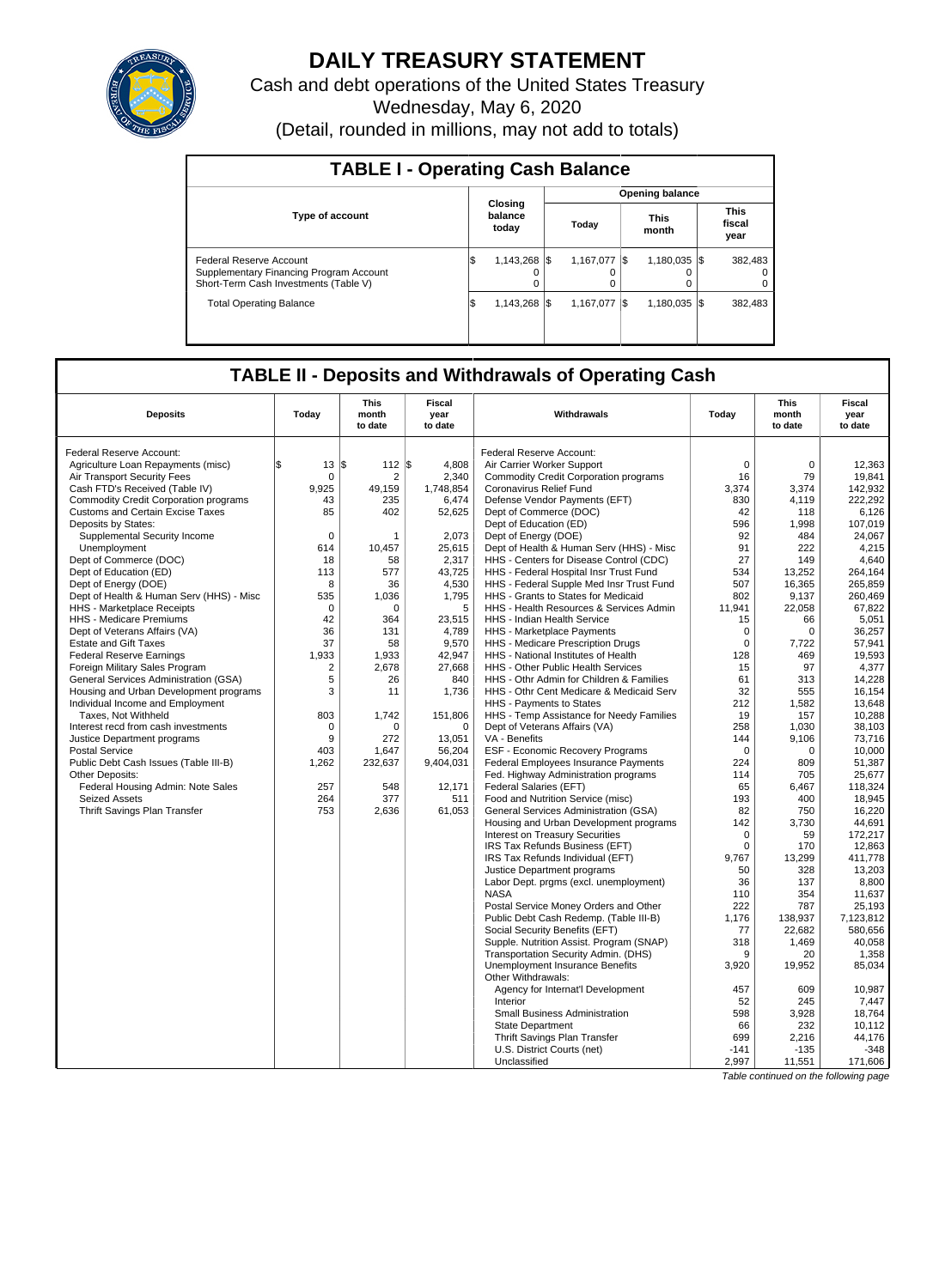| <b>TABLE II cont. - Deposits and Withdrawals of Operating Cash</b>       |                                 |                          |                           |                                                                      |                       |                                 |                           |  |  |  |  |
|--------------------------------------------------------------------------|---------------------------------|--------------------------|---------------------------|----------------------------------------------------------------------|-----------------------|---------------------------------|---------------------------|--|--|--|--|
| <b>Deposits</b>                                                          | Today                           | This<br>month<br>to date | Fiscal<br>year<br>to date | Withdrawals                                                          | Today                 | <b>This</b><br>month<br>to date | Fiscal<br>year<br>to date |  |  |  |  |
| <b>Total Other Deposits</b><br>Change in Balance of Uncollected<br>Funds | 1,273<br>0                      | 3,682<br>0               | 127,250<br>0              | Total, Other Withdrawals                                             | 4,727                 | 40,515                          | 534,766                   |  |  |  |  |
| <b>Transfers from Depositaries</b>                                       | 0                               | 0                        | 0                         | <b>Transfers to Depositaries</b>                                     | 0                     | 0                               | 0                         |  |  |  |  |
| <b>Total Federal Reserve Account</b>                                     | 17.161                          | 307,256                  | 11,758,572                | <b>Total Federal Reserve Account</b>                                 | 40,970                | 344,022                         | 10,997,786                |  |  |  |  |
| Short-Term Cash Investments:<br>Transfers from Federal Reserve Account   |                                 |                          |                           | Short-Term Cash Investments:<br>Transfers to Federal Reserve Account |                       |                                 |                           |  |  |  |  |
| (Table V)<br>Total Deposits (excluding transfers)                        | $\Omega$<br>$17,161$ $\sqrt{5}$ | $\Omega$<br>$307,256$ \$ | 0<br>11.758.572           | (Table V)<br>Total Withdrawals (excluding transfers)                 | $\Omega$<br>40,970 \$ |                                 | 344,022 \$10,997,786      |  |  |  |  |
|                                                                          |                                 |                          |                           |                                                                      |                       |                                 |                           |  |  |  |  |
|                                                                          |                                 |                          |                           | Net Change in Operating Cash Balance                                 | $-23,809$             | -1\$<br>$-36,766$ $\sqrt{\$}$   | 760,785                   |  |  |  |  |

| <b>TABLE III-A - Public Debt Transactions</b> |          |                                 |                           |                                       |                  |                                 |                           |  |  |  |  |
|-----------------------------------------------|----------|---------------------------------|---------------------------|---------------------------------------|------------------|---------------------------------|---------------------------|--|--|--|--|
| <b>Issues</b>                                 | Today    | <b>This</b><br>month<br>to date | Fiscal<br>year<br>to date | <b>Redemptions</b>                    | Today            | <b>This</b><br>month<br>to date | Fiscal<br>year<br>to date |  |  |  |  |
| Marketable:                                   |          |                                 |                           | Marketable:                           |                  |                                 |                           |  |  |  |  |
| Bills:                                        |          |                                 |                           | <b>Bills</b>                          | 0                | $131,747$ \\$<br>l\$            | 5,684,714                 |  |  |  |  |
| <b>Reqular Series</b>                         | -5       | l\$<br>166,737 \$               | 6,169,511                 | <b>Notes</b>                          |                  |                                 | 1,207,984                 |  |  |  |  |
| <b>Cash Management Series</b>                 | $\Omega$ | 60,000                          | 1,235,008                 | <b>Bonds</b>                          |                  |                                 | 9,477                     |  |  |  |  |
| <b>Notes</b>                                  |          |                                 | 1,623,528                 | <b>Federal Financing Bank</b>         |                  |                                 | <sup>0</sup>              |  |  |  |  |
| <b>Bonds</b>                                  | $\Omega$ | 0                               | 145,026                   | Nonmarketable:                        |                  |                                 |                           |  |  |  |  |
| Inflation-Protected Securities Increment      | $-104$   | $-389$                          | 11,967                    | United States Savings Securities      | 22               | 116                             | 6.064                     |  |  |  |  |
| <b>Federal Financing Bank</b>                 | n        | $\Omega$                        | $\Omega$                  | <b>Government Account Series</b>      | 391,820          | 1,676,576                       | 60,944,868                |  |  |  |  |
| Nonmarketable:                                |          |                                 |                           | Hope Bonds                            |                  |                                 | $\Omega$                  |  |  |  |  |
| United States Savings Securities:             |          |                                 |                           | <b>Domestic Series</b>                |                  | 0                               | 4,522                     |  |  |  |  |
| Cash Issue Price                              | 2        | 10                              | 515                       | <b>Foreign Series</b>                 |                  | $\Omega$                        | $\Omega$                  |  |  |  |  |
| Interest Increment                            |          | 374                             | 3,563                     | State and Local Series                | 53               | 1,915                           | 46,745                    |  |  |  |  |
| Government Account Series                     | 392,442  | 1,667,203                       | 60,974,855                | Other                                 | 1.101            | 5,159                           | 164,305                   |  |  |  |  |
| Hope Bonds                                    | O        | $\Omega$                        |                           |                                       |                  |                                 |                           |  |  |  |  |
| <b>Domestic Series</b>                        |          |                                 |                           |                                       |                  |                                 |                           |  |  |  |  |
| <b>Foreign Series</b>                         |          | $\Omega$                        |                           |                                       |                  |                                 |                           |  |  |  |  |
| State and Local Series                        | 167      | 793                             | 79,072                    | <b>Total Redemptions</b>              | $392,996$ \\$    | $1,815,513$ \$                  | 68,068,680                |  |  |  |  |
| Other                                         | 1,098    | 5,144                           | 164,762                   |                                       |                  |                                 |                           |  |  |  |  |
| <b>Total Issues</b>                           | 393,601  | 1,899,870 \$<br>1\$             | 70,407,807                | Net Change in Public Debt Outstanding | $605$ $\sqrt{5}$ | $84,357$ \\$                    | 2,339,127                 |  |  |  |  |

## **TABLE III-B - Adjustment of Public Debt Transactions to Cash Basis**

| <b>Transactions</b>                       | Today |         |     | <b>This</b><br>month<br>to date | Fiscal<br>year<br>to date |  |
|-------------------------------------------|-------|---------|-----|---------------------------------|---------------------------|--|
| Public Debt Cash Issues:                  |       |         |     |                                 |                           |  |
| Public Debt Issues (Table III-A)          | l\$   | 393,601 | \$  | 1,899,870                       | \$70,407,807              |  |
| Premium on New Issues                     |       | O       |     | O                               | 10,254                    |  |
| Discount on New Issues:                   |       |         |     |                                 |                           |  |
| Bills $(-)$                               |       | 0       |     | 46                              | 18,602                    |  |
| Bonds and Notes (-)                       |       | 0       |     | 0                               | 5.188                     |  |
| Federal Financing Bank (-)                |       | Ω       |     |                                 |                           |  |
| Government Account Transactions (-)       |       | 392,442 |     | 1,667,203                       | 60,974,855                |  |
| Hope Bonds (-)                            |       |         |     |                                 |                           |  |
| Interest Increment on United States       |       |         |     |                                 |                           |  |
| Savings Securities (-)                    |       |         |     | 374                             | 3,563                     |  |
| Inflation-Protected Securities Increment  |       | $-104$  |     | $-389$                          | 11,823                    |  |
| Total Public Debt Cash Issues             |       |         |     |                                 |                           |  |
| Deposited in Federal Reserve Account      | \$    | 1,262   | l\$ | 232,637                         | ISS .<br>9,404,031        |  |
| <b>Public Debt Cash Redemptions:</b>      |       |         |     |                                 |                           |  |
| Public Debt Redemptions (Table III-A)     | l\$   | 392,996 | I\$ |                                 | 1,815,513 \$68,068,680    |  |
| Premium on Debt Buyback Operation         |       |         |     |                                 |                           |  |
| Discount on Debt Buyback Operation (-)    |       | Ω       |     |                                 |                           |  |
| Federal Financing Bank (-)                |       |         |     |                                 |                           |  |
| Government Account Transactions (-)       |       | 391,820 |     | 1,676,576                       | 60,944,868                |  |
| Hope Bonds (-)                            |       | O       |     |                                 |                           |  |
| <b>Total Public Debt Cash Redemptions</b> |       |         |     |                                 |                           |  |
| Withdrawn from Federal Reserve Acct.      | l\$   | 1,176   | I\$ | 138,937                         | 7,123,812<br>I\$          |  |

## **TABLE III-C - Debt Subject to Limit**

|                                   | Closing          |              | Opening balance           |                |
|-----------------------------------|------------------|--------------|---------------------------|----------------|
| <b>Balance Transactions</b>       | balance<br>today | Today        | <b>This</b><br>month      | Fiscal<br>year |
| Debt Held by the Public           | \$19,148,594     | \$19,148,573 | \$19,053,619              | \$16,809,092   |
| Intragovernmental Holdings        | 5,909,935        | 5,909,351    | 5,920,553                 | 5,910,309      |
| <b>Total Public Debt</b>          |                  |              |                           |                |
| Outstanding                       | 25,058,529       | 25,057,924   | 24,974,172                | 22,719,402     |
| Less: Debt Not                    |                  |              |                           |                |
| Subject to Limit:                 |                  |              |                           |                |
| Other Debt                        | 479              | 479          | 479                       | 479            |
| <b>Unamortized Discount</b>       | 20,341           | 20,415       | 20,740                    | 23,497         |
| <b>Federal Financing Bank</b>     | 8,809            | 8,809        | 8,809                     | 8,809          |
| Hope Bonds                        | 0                | 0            | 0                         | $\Omega$       |
| Plus: Other Debt Subject to Limit |                  |              |                           |                |
| Guaranteed Debt of                |                  |              |                           |                |
| Government Agencies               | 0                | 0            | 0                         | 0              |
|                                   |                  |              |                           |                |
| <b>Total Public Debt</b>          |                  |              |                           |                |
| Subject to Limit                  | \$25,028,900     | \$25,028,222 | \$24,944,144 \$22,686,617 |                |
|                                   |                  |              |                           |                |
|                                   |                  |              |                           |                |
| <b>Statutory Debt Limit</b>       | SUSP-1           | SUSP-1       | SUSP-1                    | SUSP-1         |
|                                   |                  |              |                           |                |
|                                   |                  |              |                           |                |
|                                   |                  |              |                           |                |
|                                   |                  |              |                           |                |
|                                   |                  |              |                           |                |
|                                   |                  |              |                           |                |
|                                   |                  |              |                           | $\overline{ }$ |

See Footnote